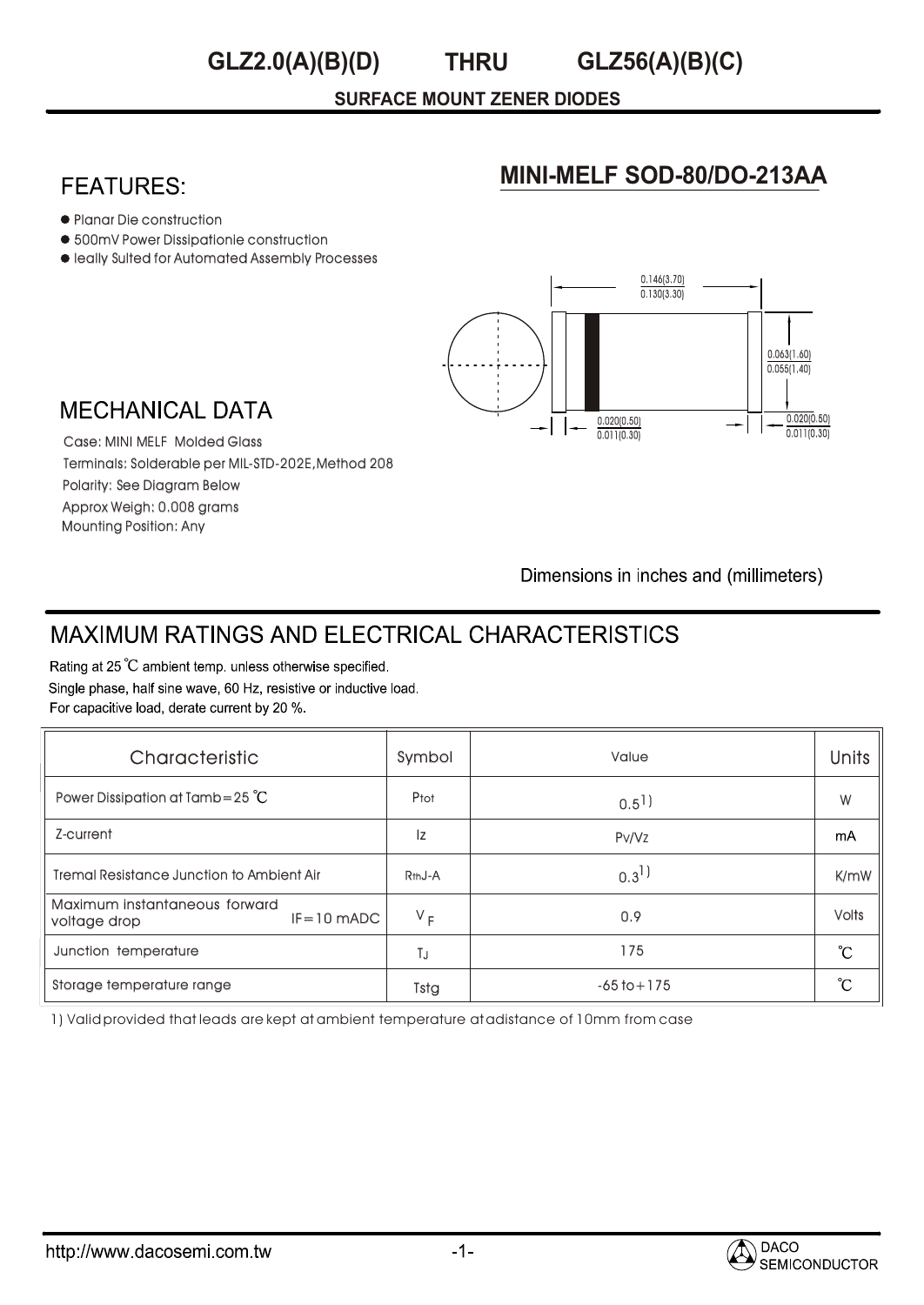

#### BREAKDOWN CHARACTERISTICS



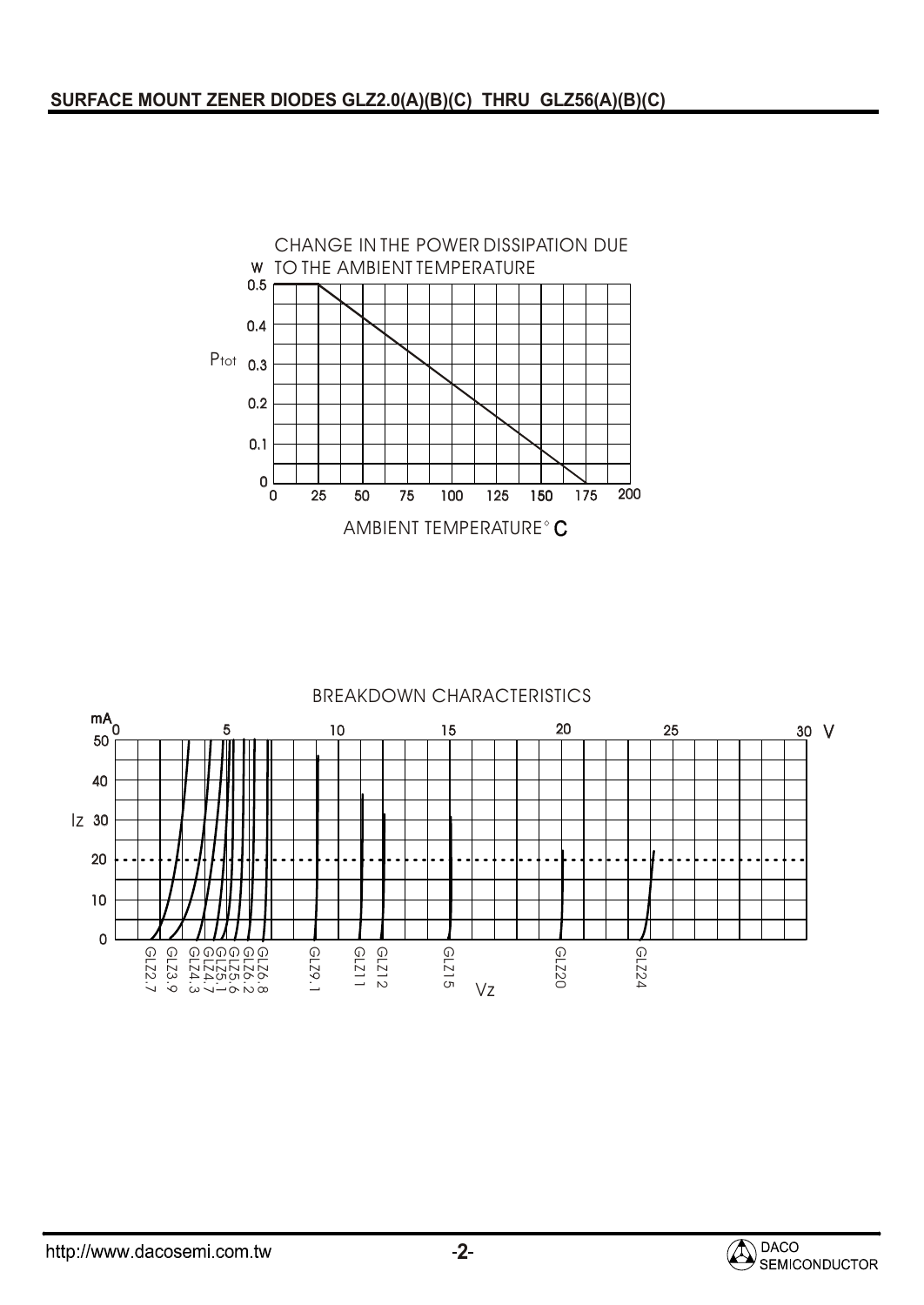### **SURFACE MOUNT ZENER DIODES GLZ2.0(A)(B)(C) THRU GLZ56(A)(B)(C)**

| Device         | <b>CLASS</b>                 | Zener<br>Voltage |                                 | Test<br>Current | Maximum Zener Impedance |            |     | Maximum Reverse<br>Leakage Current |            | Marking                            |     |                   |     |  |
|----------------|------------------------------|------------------|---------------------------------|-----------------|-------------------------|------------|-----|------------------------------------|------------|------------------------------------|-----|-------------------|-----|--|
| Type           |                              |                  | Vz at Izt<br>Volts              | IzT             | ZzT at IzT              | ZzK at IzK | IzK | IR                                 | <b>VR</b>  | code                               |     |                   |     |  |
|                |                              | MIN.             | MAX.                            | mA              | $\Omega$                | $\Omega$   | mA  | $\mu$ A                            | Volts      |                                    |     |                   |     |  |
| GLZ 2.0        | A                            |                  | $1.880$ 2.100                   | 20              | 140                     | 2000       | 1.0 |                                    |            | 2A0                                |     |                   |     |  |
|                | В                            |                  | 2.020 2.200                     |                 |                         |            |     | 120                                | 0.5        | 2B <sub>0</sub>                    |     |                   |     |  |
|                | Α                            |                  | 2.120 2.300                     | 20              |                         |            |     |                                    | 0.7        | 2A2                                |     |                   |     |  |
| GLZ 2.2        | B                            |                  | 2.220 2.410                     |                 | 120                     | 2000       | 1.0 | 120                                |            | 2B2                                |     |                   |     |  |
|                | A                            |                  | 2.330 2.520                     | 20              |                         | 2000       | 1.0 | 120                                | 1.0        | 2A4                                |     |                   |     |  |
|                | GLZ 2.4<br>$\, {\bf B}$      |                  | 2.430 2.630                     |                 | 100                     |            |     |                                    |            | 2B4                                |     |                   |     |  |
| GLZ 2.7        | A                            |                  | 2.540 2.750                     |                 | 100                     | 1000       | 1.0 | 120                                | 1.0        | 2A7                                |     |                   |     |  |
|                | B                            |                  | 2.690 2.910                     | 20              |                         |            |     |                                    |            | 2B7                                |     |                   |     |  |
|                | A                            |                  | 2.850 3.070                     |                 |                         | 1000       |     |                                    | 1.0<br>1.0 | 3A0                                |     |                   |     |  |
| GLZ 3.0        | В                            | 3.010 3.220      |                                 | 20              | 80                      |            | 1.0 | 50                                 |            | 3B0                                |     |                   |     |  |
|                | A                            |                  | $3.160$ 3.380                   |                 |                         |            |     |                                    |            | 3A3                                |     |                   |     |  |
| GLZ 3.3        | $\, {\bf B}$                 |                  | 3.320 3.530                     | 20              | 70                      | 1000       | 1.0 | 30                                 |            | 3B3                                |     |                   |     |  |
|                | A                            |                  | $3.455$ 3.695                   |                 |                         |            |     |                                    |            | 3A6                                |     |                   |     |  |
| GLZ 3.6        | B                            |                  | 3.600 3.845                     | 20              | 60                      | 1000       | 1.0 | 10                                 | 1.0        | 3B6                                |     |                   |     |  |
|                | Α                            |                  | $3.740$ 4.010                   |                 |                         |            |     |                                    |            | 3A9                                |     |                   |     |  |
| GLZ 3.9        | В                            |                  | $3.890$ 4.160                   | 20              | 50                      | 1000       | 1.0 | 5                                  | 1.0        | 3B9                                |     |                   |     |  |
|                | Α                            |                  | $4.040$ 4.290                   |                 | 40                      | 1000       |     | 5                                  | 1.0        | 4A3                                |     |                   |     |  |
| GLZ 4.3        | B<br>С                       |                  | 4.170 4.430<br>4.300 4.570      | 20              |                         |            | 1.0 |                                    |            | 4B <sub>3</sub><br>4C <sub>3</sub> |     |                   |     |  |
|                | Α                            |                  | 4.440 4.680                     |                 | 25                      | 900        | 1.0 | 5                                  | 1.0        | 4A7                                |     |                   |     |  |
| <b>GLZ 4.7</b> | В<br>C                       |                  | 4.550 4.800<br>4.680 4.930      | 20              |                         |            |     |                                    |            | 4B7<br>4C7                         |     |                   |     |  |
|                | A                            |                  | 4.810 5.070                     | 20              |                         |            |     |                                    |            | 5A1                                |     |                   |     |  |
| GLZ 5.1        | B<br>C                       |                  | 4.940 5.200<br>5.090 5.370      |                 | 20                      | 800        | 1.0 | 5                                  | 1.5        | 5B1<br>5C1                         |     |                   |     |  |
|                | $\overline{\mathsf{A}}$      |                  | 5.280 5.550                     |                 |                         |            |     |                                    |            |                                    |     |                   | 5A6 |  |
| GLZ 5.6        | $\, {\bf B}$<br>$\mathsf{C}$ |                  |                                 | 5.450 5.730     | 5.610 5.910             | 20         | 13  | 500                                | 1.0        | 5                                  | 2.5 | 5B6<br><b>5C6</b> |     |  |
|                | Α                            |                  | 5.780 6.090                     |                 |                         | 300        |     | 5                                  | 3.0        | 6A2                                |     |                   |     |  |
| GLZ 6.2        | В<br>C                       |                  | 5.960 6.270<br>6.120 6.440      | 20              | 10                      |            | 1.0 |                                    |            | 6B2<br>6C2                         |     |                   |     |  |
|                | A                            |                  | 6.290 6.630                     |                 |                         |            |     |                                    |            | 6A8                                |     |                   |     |  |
| GLZ 6.8        | B<br>C                       |                  | 6.490 6.830<br>6.660 7.010      | 20              | 8                       | 150        | 0.5 | 2.0                                | 3.5        | 6B8<br>6C8                         |     |                   |     |  |
|                | Α                            |                  | $6.850$ 7.220                   |                 |                         |            |     |                                    |            | 7A <sub>5</sub>                    |     |                   |     |  |
| GLZ 7.5        | В                            |                  | 7.070 7.450<br>7.290 7.670      | 20              | 8                       | 120        | 0.5 | 0.5                                | 4.0        | 7B <sub>5</sub>                    |     |                   |     |  |
|                | С<br>Α                       |                  | 7.530 7.920                     |                 |                         | 120        |     | 0.5                                |            | <b>7C5</b><br>8A2                  |     |                   |     |  |
| GLZ 8.2        | В<br>С                       |                  | 7.780 8.190<br>8.030 8.450      | 20              | 8                       |            | 0.5 |                                    | 5.0        | 8B2                                |     |                   |     |  |
|                | A                            |                  | 8.290 8.730                     |                 |                         |            |     | 0.5<br>0.2                         | 6.0<br>7.0 | 8C <sub>2</sub><br>9A1             |     |                   |     |  |
| GLZ 9.1        | В                            |                  | $ 8.570 $ 9.010                 | 20              | 8                       | 120        | 0.5 |                                    |            | 9B1                                |     |                   |     |  |
|                | C<br>Α                       |                  | 8.830 9.300                     |                 |                         |            |     |                                    |            | 9C1<br>10A                         |     |                   |     |  |
| <b>GLZ 10</b>  | в<br>C                       |                  | $\frac{19.12093300}{9.4109300}$ | 20              | 8                       | 120        | 0.5 |                                    |            | 10B<br>10 <sub>C</sub>             |     |                   |     |  |
| <b>GLZ 11</b>  | D<br>Α                       | 10.18 10.71      |                                 | 10              | 10                      | 120        | 0.5 | 0.2                                | 8.0        | 10D<br>11A                         |     |                   |     |  |
|                | В                            |                  | 10.50 11.05                     |                 |                         |            |     |                                    |            | 11B                                |     |                   |     |  |
|                | Α                            | 10.82 11.38<br>С | 11.13 11.71                     |                 |                         |            |     |                                    |            | <b>11C</b><br>12A                  |     |                   |     |  |
| <b>GLZ 12</b>  | В                            |                  | 11.44 12.03                     | 10              | 12                      | 110        | 0.5 | 0.2                                | 9.0        | 12B                                |     |                   |     |  |
|                | C<br>A                       |                  | 11.74 12.35<br>12.11 12.75      |                 |                         |            |     |                                    |            | 12C<br>13A                         |     |                   |     |  |
| GLZ 13         | B                            |                  | 12.55 13.21                     | 10              | 14                      | 110        | 0.5 | 0.2                                | 1.0        | 13B                                |     |                   |     |  |
|                | C                            |                  | 12.99 13.66                     |                 |                         |            |     |                                    |            | 13C                                |     |                   |     |  |